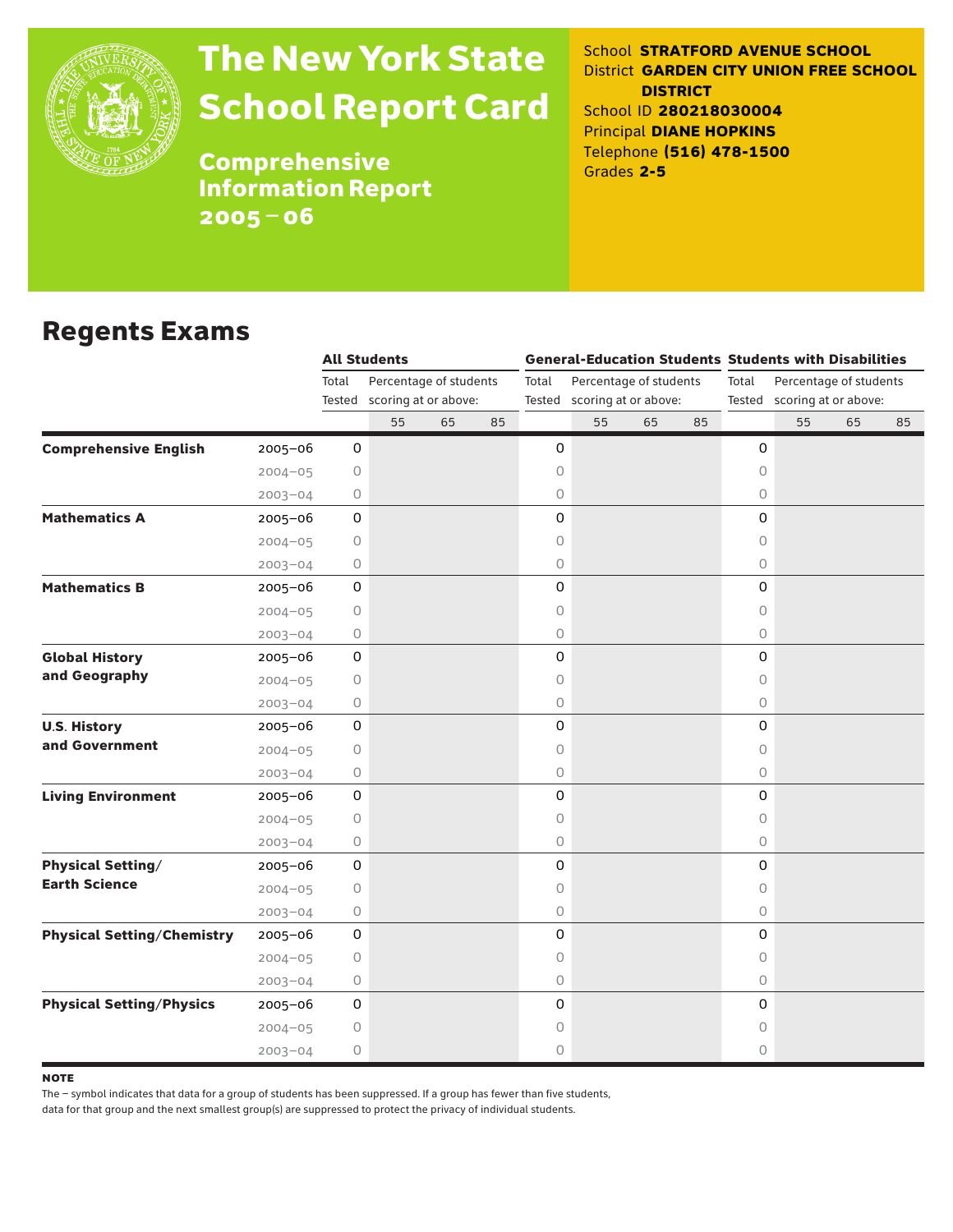### Regents Exams

|                              |             |                 | <b>All Students</b>                            |    |                                                                   |   | <b>General-Education Students Students with Disabilities</b> |       |                                                       |           |    |    |    |  |
|------------------------------|-------------|-----------------|------------------------------------------------|----|-------------------------------------------------------------------|---|--------------------------------------------------------------|-------|-------------------------------------------------------|-----------|----|----|----|--|
|                              |             | Total<br>Tested | Percentage of students<br>scoring at or above: |    | Percentage of students<br>Total<br>scoring at or above:<br>Tested |   |                                                              | Total | Percentage of students<br>Tested scoring at or above: |           |    |    |    |  |
|                              |             |                 | 55                                             | 65 | 85                                                                |   | 55                                                           | 65    | 85                                                    |           | 55 | 65 | 85 |  |
| <b>Comprehensive French</b>  | $2005 - 06$ | 0               |                                                |    |                                                                   | 0 |                                                              |       |                                                       | 0         |    |    |    |  |
|                              | $2004 - 05$ | 0               |                                                |    |                                                                   | 0 |                                                              |       |                                                       | $\circ$   |    |    |    |  |
|                              | $2003 - 04$ | 0               |                                                |    |                                                                   | 0 |                                                              |       |                                                       | 0         |    |    |    |  |
| <b>Comprehensive German</b>  | $2005 - 06$ | 0               |                                                |    |                                                                   | 0 |                                                              |       |                                                       | 0         |    |    |    |  |
|                              | $2004 - 05$ | $\circ$         |                                                |    |                                                                   | 0 |                                                              |       |                                                       | 0         |    |    |    |  |
|                              | $2003 - 04$ | 0               |                                                |    |                                                                   | 0 |                                                              |       |                                                       | 0         |    |    |    |  |
| <b>Comprehensive Hebrew</b>  | $2005 - 06$ | 0               |                                                |    |                                                                   | 0 |                                                              |       |                                                       | 0         |    |    |    |  |
|                              | $2004 - 05$ | 0               |                                                |    |                                                                   | 0 |                                                              |       |                                                       | 0         |    |    |    |  |
|                              | $2003 - 04$ | 0               |                                                |    |                                                                   | 0 |                                                              |       |                                                       | $\circ$   |    |    |    |  |
| <b>Comprehensive Italian</b> | 2005-06     | 0               |                                                |    |                                                                   | 0 |                                                              |       |                                                       | 0         |    |    |    |  |
|                              | $2004 - 05$ | 0               |                                                |    |                                                                   | 0 |                                                              |       |                                                       | 0         |    |    |    |  |
|                              | $2003 - 04$ | 0               |                                                |    |                                                                   | 0 |                                                              |       |                                                       | 0         |    |    |    |  |
| <b>Comprehensive Latin</b>   | $2005 - 06$ | 0               |                                                |    |                                                                   | 0 |                                                              |       |                                                       | 0         |    |    |    |  |
|                              | $2004 - 05$ | $\circ$         |                                                |    |                                                                   | 0 |                                                              |       |                                                       | $\bigcap$ |    |    |    |  |
|                              | $2003 - 04$ | 0               |                                                |    |                                                                   | 0 |                                                              |       |                                                       | $\circ$   |    |    |    |  |
| <b>Comprehensive Spanish</b> | $2005 - 06$ | 0               |                                                |    |                                                                   | 0 |                                                              |       |                                                       | $\Omega$  |    |    |    |  |
|                              | $2004 - 05$ | 0               |                                                |    |                                                                   | 0 |                                                              |       |                                                       | Ω         |    |    |    |  |
|                              | $2003 - 04$ | $\circ$         |                                                |    |                                                                   | 0 |                                                              |       |                                                       | 0         |    |    |    |  |

#### **NOTE**

The – symbol indicates that data for a group of students has been suppressed. If a group has fewer than five students,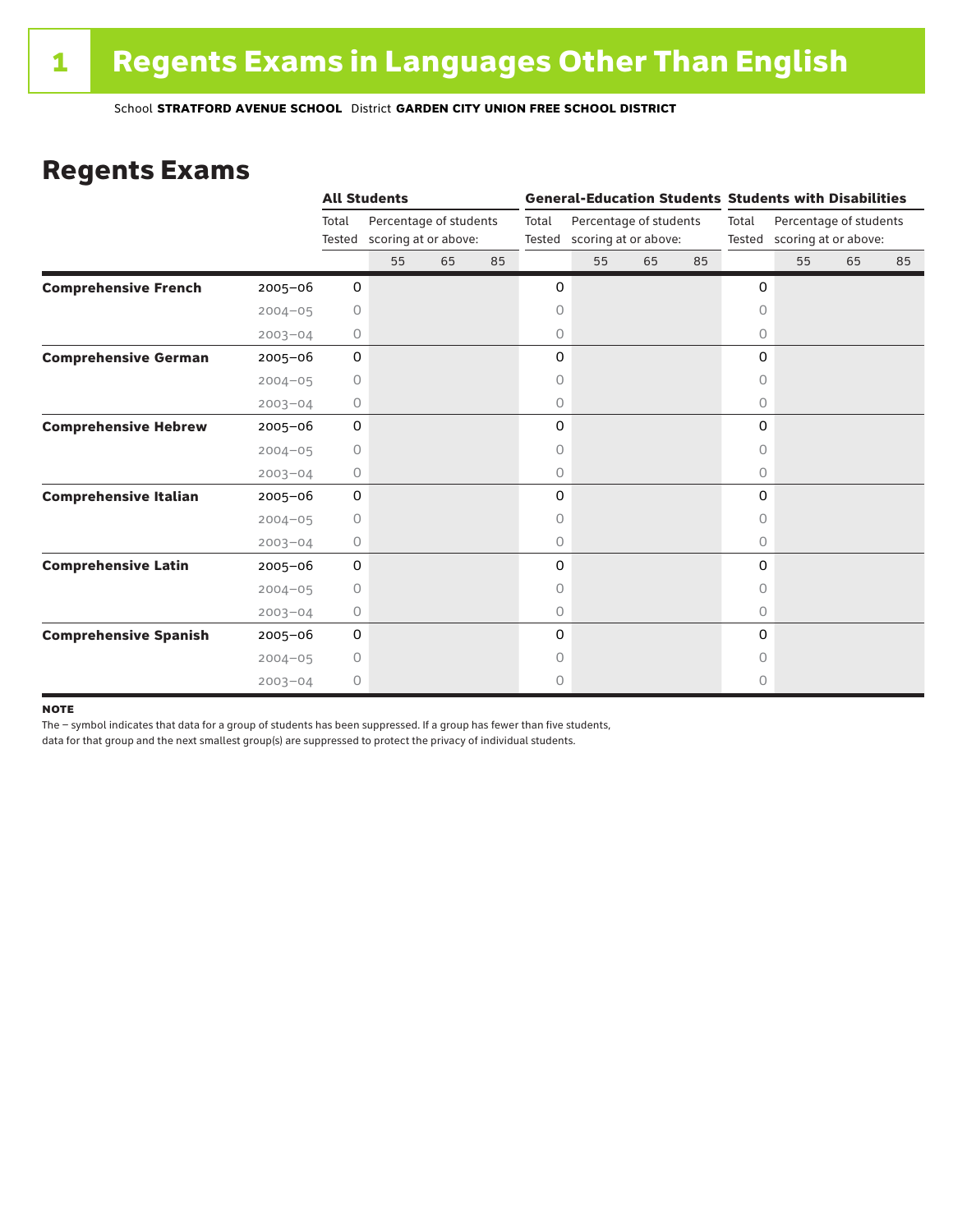## Regents Competency Tests

|                       |             | <b>All Students</b> |                        |                     |                 | <b>General-Education Students Students with Disabilities</b> |                        |  |
|-----------------------|-------------|---------------------|------------------------|---------------------|-----------------|--------------------------------------------------------------|------------------------|--|
|                       |             | <b>Total Tested</b> | <b>Percent Passing</b> | <b>Total Tested</b> | Percent Passing | <b>Total Tested</b>                                          | <b>Percent Passing</b> |  |
| <b>Mathematics</b>    | 2005-06     | 0                   |                        | 0                   |                 | $\mathbf 0$                                                  |                        |  |
|                       | $2004 - 05$ | 0                   |                        | 0                   |                 | $\Omega$                                                     |                        |  |
|                       | $2003 - 04$ | 0                   |                        | 0                   |                 | 0                                                            |                        |  |
| <b>Science</b>        | 2005-06     | 0                   |                        | 0                   |                 | $\mathbf 0$                                                  |                        |  |
|                       | $2004 - 05$ | 0                   |                        | 0                   |                 | 0                                                            |                        |  |
|                       | $2003 - 04$ | 0                   |                        | 0                   |                 | 0                                                            |                        |  |
| <b>Reading</b>        | 2005-06     | 0                   |                        | 0                   |                 | 0                                                            |                        |  |
|                       | $2004 - 05$ | Ω                   |                        | 0                   |                 | 0                                                            |                        |  |
|                       | $2003 - 04$ | 0                   |                        | 0                   |                 | 0                                                            |                        |  |
| <b>Writing</b>        | 2005-06     | $\Omega$            |                        | 0                   |                 | $\mathbf 0$                                                  |                        |  |
|                       | $2004 - 05$ | 0                   |                        | 0                   |                 | $\Omega$                                                     |                        |  |
|                       | $2003 - 04$ | 0                   |                        | 0                   |                 | $\circ$                                                      |                        |  |
| <b>Global Studies</b> | 2005-06     | $\mathbf 0$         |                        | 0                   |                 | $\mathbf 0$                                                  |                        |  |
|                       | $2004 - 05$ | 0                   |                        | 0                   |                 | 0                                                            |                        |  |
|                       | $2003 - 04$ | 0                   |                        | 0                   |                 | $\circ$                                                      |                        |  |
| <b>U.S. History</b>   | 2005-06     | 0                   |                        | 0                   |                 | 0                                                            |                        |  |
| and Government        | $2004 - 05$ | O                   |                        | O                   |                 | $\bigcap$                                                    |                        |  |
|                       | $2003 - 04$ | 0                   |                        | 0                   |                 | 0                                                            |                        |  |

#### **NOTE**

The – symbol indicates that data for a group of students has been suppressed. If a group has fewer than five students,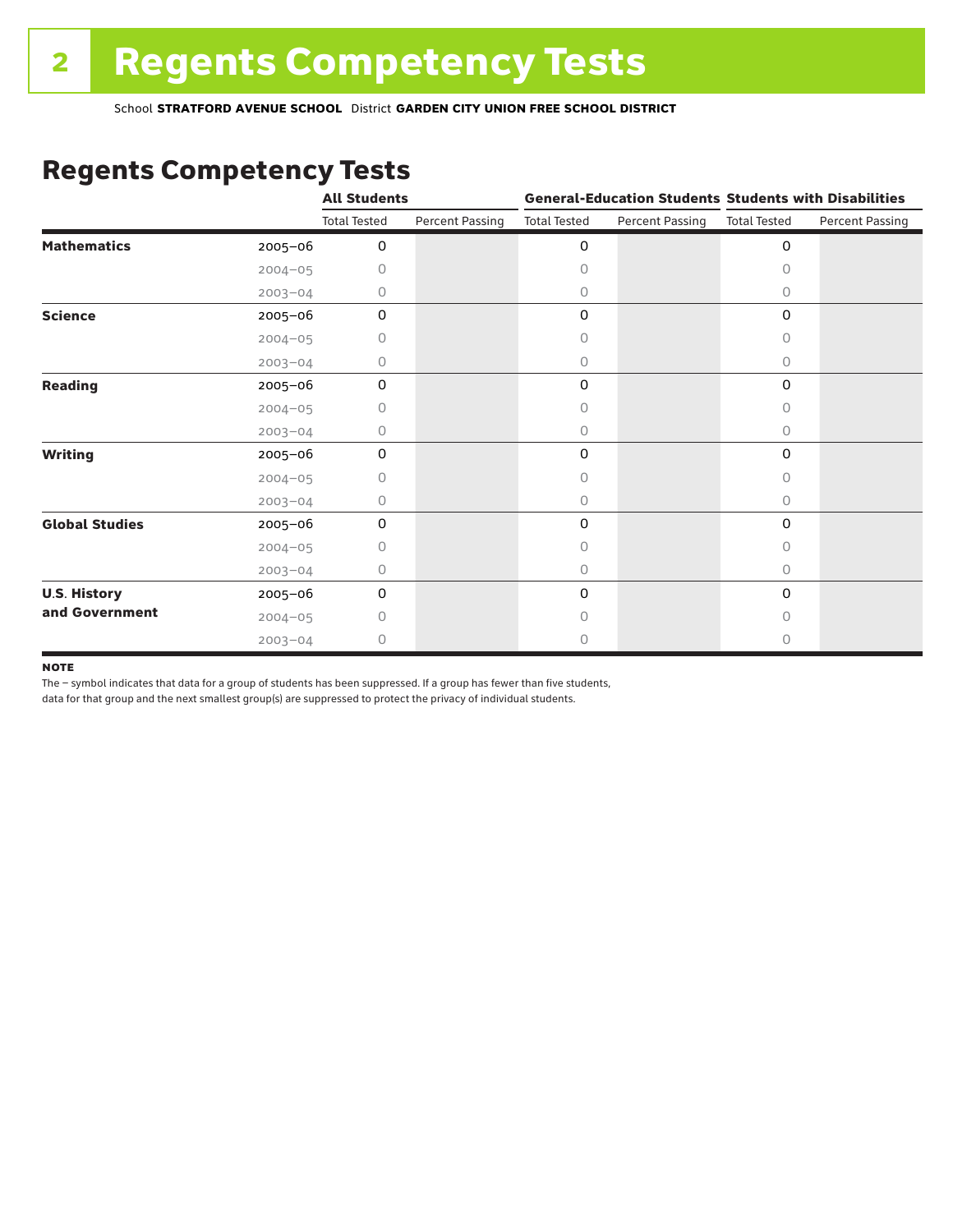## Second Language Proficiency Examinations

|                |             | <b>All Students</b> |                  | <b>General-Education Students Students with Disabilities</b> |                  |                     |                  |
|----------------|-------------|---------------------|------------------|--------------------------------------------------------------|------------------|---------------------|------------------|
|                |             | <b>Total Tested</b> | Percent Passing: | <b>Total Tested</b>                                          | Percent Passing: | <b>Total Tested</b> | Percent Passing: |
| <b>French</b>  | 2005-06     | 0                   |                  | 0                                                            |                  | 0                   |                  |
|                | $2004 - 05$ | 0                   |                  | Ω                                                            |                  |                     |                  |
|                | $2003 - 04$ | 0                   |                  | 0                                                            |                  | Ω                   |                  |
| German         | 2005-06     | 0                   |                  | 0                                                            |                  | 0                   |                  |
|                | $2004 - 05$ | 0                   |                  |                                                              |                  | 0                   |                  |
|                | $2003 - 04$ | 0                   |                  | 0                                                            |                  | 0                   |                  |
| Italian        | 2005-06     | 0                   |                  | 0                                                            |                  | 0                   |                  |
|                | $2004 - 05$ | U                   |                  | Ω                                                            |                  |                     |                  |
|                | $2003 - 04$ | 0                   |                  | 0                                                            |                  | 0                   |                  |
| Latin          | 2005-06     | 0                   |                  | 0                                                            |                  | 0                   |                  |
|                | $2004 - 05$ | 0                   |                  |                                                              |                  |                     |                  |
|                | $2003 - 04$ | 0                   |                  | 0                                                            |                  | 0                   |                  |
| <b>Spanish</b> | 2005-06     | 0                   |                  | 0                                                            |                  | 0                   |                  |
|                | $2004 - 05$ | 0                   |                  | Ω                                                            |                  | Ω                   |                  |
|                | $2003 - 04$ | 0                   |                  |                                                              |                  |                     |                  |

#### **NOTE**

The – symbol indicates that data for a group of students has been suppressed. If a group has fewer than five students,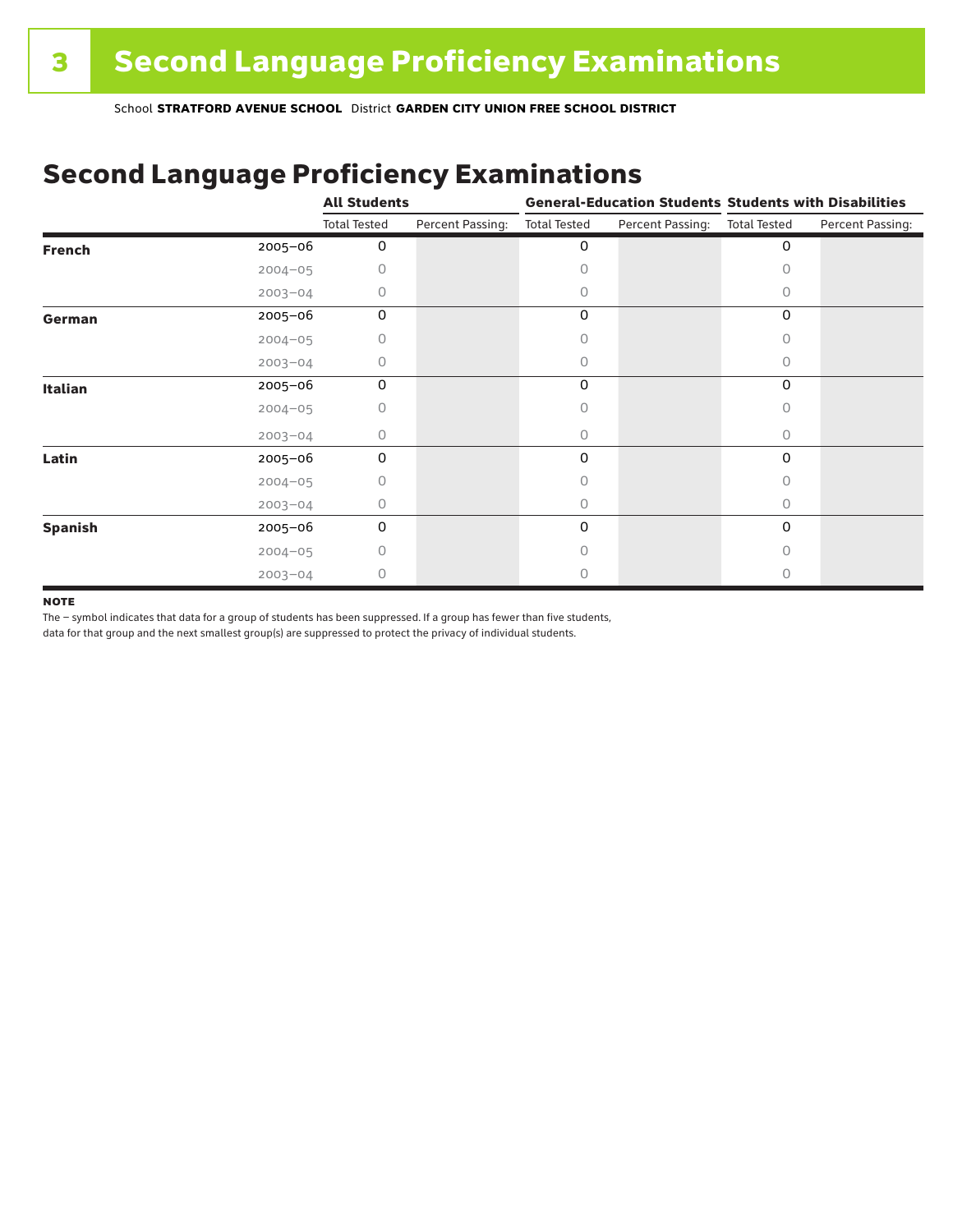### New York State English as a Second Language Achievement Test (NYSESLAT)

|                  |             |                | <b>All Students</b> |                                   |                          | <b>General-Education Students</b> |  |                                   |  | <b>Students with Disabilities</b> |         |  |                                   |  |       |
|------------------|-------------|----------------|---------------------|-----------------------------------|--------------------------|-----------------------------------|--|-----------------------------------|--|-----------------------------------|---------|--|-----------------------------------|--|-------|
|                  |             | Total          |                     | Percent of students scoring       |                          | Total                             |  | Percent of students scoring       |  |                                   | Total   |  | Percent of students scoring       |  |       |
|                  |             |                |                     | Tested in each performance level: |                          |                                   |  | Tested in each performance level: |  |                                   |         |  | Tested in each performance level: |  |       |
|                  |             |                |                     | Begin. Interm. Adv.               | Prof.                    |                                   |  | Begin. Interm. Adv.               |  | Prof.                             |         |  | Begin. Interm. Adv.               |  | Prof. |
| <b>Listening</b> | 2005-06     | 0              |                     |                                   |                          | 0                                 |  |                                   |  |                                   | 0       |  |                                   |  |       |
| and Speaking     | $2004 - 05$ | 0              |                     |                                   |                          | $\circ$                           |  |                                   |  |                                   | $\circ$ |  |                                   |  |       |
| $(Grades K-1)$   | $2003 - 04$ | 0              |                     |                                   |                          | $\circ$                           |  |                                   |  |                                   | 0       |  |                                   |  |       |
| <b>Reading</b>   | $2005 - 06$ | 0              |                     |                                   |                          | 0                                 |  |                                   |  |                                   | 0       |  |                                   |  |       |
| and Writing      | $2004 - 05$ | 0              |                     |                                   |                          | $\circ$                           |  |                                   |  |                                   | 0       |  |                                   |  |       |
| $(Grades K-1)$   | $2003 - 04$ | 0              |                     |                                   |                          | $\circ$                           |  |                                   |  |                                   | 0       |  |                                   |  |       |
| <b>Listening</b> | $2005 - 06$ | 0              |                     |                                   |                          | 0                                 |  |                                   |  |                                   | 0       |  |                                   |  |       |
| and Speaking     | $2004 - 05$ | $\mathbf 1$    |                     |                                   |                          | $\mathbf 1$                       |  |                                   |  |                                   | $\circ$ |  |                                   |  |       |
| (Grades $2-4$ )  | $2003 - 04$ | $\mathbf{2}$   |                     |                                   |                          | $\overline{c}$                    |  |                                   |  |                                   | 0       |  |                                   |  |       |
| <b>Reading</b>   | 2005-06     | 0              |                     |                                   |                          | 0                                 |  |                                   |  |                                   | 0       |  |                                   |  |       |
| and Writing      | $2004 - 05$ | $\mathbf 1$    |                     |                                   |                          | $\mathbf 1$                       |  |                                   |  |                                   | $\circ$ |  |                                   |  |       |
| (Grades $2-4$ )  | $2003 - 04$ | $\overline{2}$ |                     |                                   |                          | $\overline{2}$                    |  |                                   |  |                                   | 0       |  |                                   |  |       |
| <b>Listening</b> | $2005 - 06$ | 0              |                     |                                   |                          | 0                                 |  |                                   |  |                                   | 0       |  |                                   |  |       |
| and Speaking     | $2004 - 05$ | $\mathbf 1$    |                     |                                   |                          | $\mathbf 1$                       |  |                                   |  |                                   | 0       |  |                                   |  |       |
| $(Grades 5-6)$   | $2003 - 04$ | $\mathbf 1$    |                     |                                   | $\overline{\phantom{0}}$ | $\mathbf 1$                       |  |                                   |  |                                   | 0       |  |                                   |  |       |
| <b>Reading</b>   | 2005-06     | 0              |                     |                                   |                          | 0                                 |  |                                   |  |                                   | 0       |  |                                   |  |       |
| and Writing      | $2004 - 05$ | $\mathbf 1$    |                     |                                   |                          | $\mathbf 1$                       |  |                                   |  |                                   | $\circ$ |  |                                   |  |       |
| $(Grades 5-6)$   | $2003 - 04$ | $\mathbf 1$    |                     |                                   |                          | $\mathbf 1$                       |  |                                   |  |                                   | $\circ$ |  |                                   |  |       |
| <b>Listening</b> | 2005-06     | 0              |                     |                                   |                          | 0                                 |  |                                   |  |                                   | 0       |  |                                   |  |       |
| and Speaking     | $2004 - 05$ | $\mathsf O$    |                     |                                   |                          | 0                                 |  |                                   |  |                                   | 0       |  |                                   |  |       |
| (Grades $7-8$ )  | $2003 - 04$ | 0              |                     |                                   |                          | 0                                 |  |                                   |  |                                   | 0       |  |                                   |  |       |
| <b>Reading</b>   | $2005 - 06$ | 0              |                     |                                   |                          | 0                                 |  |                                   |  |                                   | 0       |  |                                   |  |       |
| and Writing      | $2004 - 05$ | 0              |                     |                                   |                          | $\bigcirc$                        |  |                                   |  |                                   | $\circ$ |  |                                   |  |       |
| (Grades $7-8$ )  | $2003 - 04$ | 0              |                     |                                   |                          | 0                                 |  |                                   |  |                                   | $\circ$ |  |                                   |  |       |
| <b>Listening</b> | $2005 - 06$ | 0              |                     |                                   |                          | 0                                 |  |                                   |  |                                   | 0       |  |                                   |  |       |
| and Speaking     | $2004 - 05$ | 0              |                     |                                   |                          | $\circ$                           |  |                                   |  |                                   | $\circ$ |  |                                   |  |       |
| $(Grades g-12)$  | $2003 - 04$ | 0              |                     |                                   |                          | $\bigcirc$                        |  |                                   |  |                                   | $\circ$ |  |                                   |  |       |
| <b>Reading</b>   | $2005 - 06$ | 0              |                     |                                   |                          | 0                                 |  |                                   |  |                                   | 0       |  |                                   |  |       |
| and Writing      | $2004 - 05$ | 0              |                     |                                   |                          | $\circ$                           |  |                                   |  |                                   | $\circ$ |  |                                   |  |       |
| $(Grades g-z)$   | $2003 - 04$ | 0              |                     |                                   |                          | 0                                 |  |                                   |  |                                   | 0       |  |                                   |  |       |

#### **NOTE**

The – symbol indicates that data for a group of students has been suppressed. If a group has fewer than five students,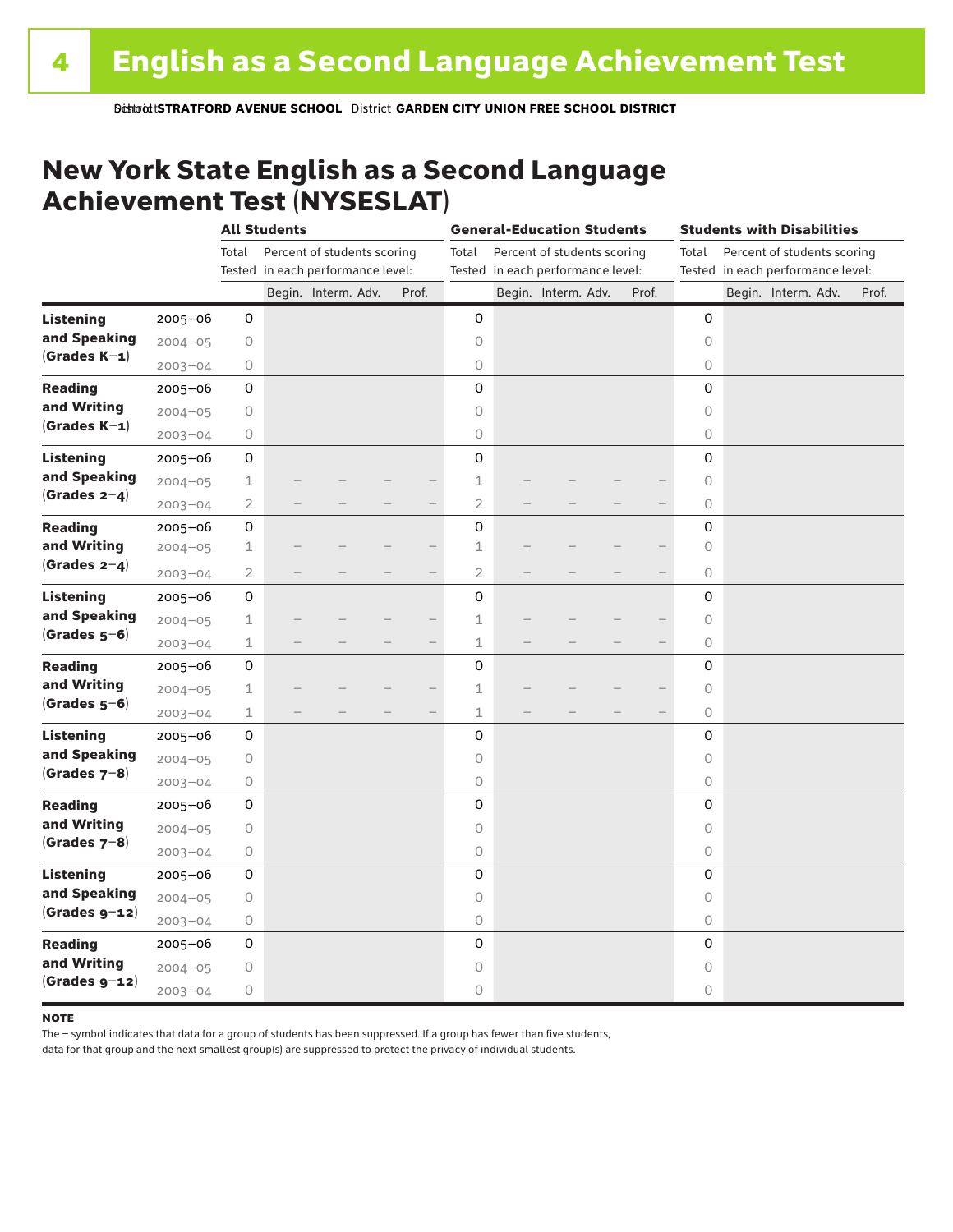# Elementary/Middle-Level Social Studies 2005–06

|                            | <b>All Students</b>                                         |    |    |     |       | <b>General-Education Students</b>                  |    |    |     | <b>Students with Disabilities</b>                           |    |    |    |     |                |
|----------------------------|-------------------------------------------------------------|----|----|-----|-------|----------------------------------------------------|----|----|-----|-------------------------------------------------------------|----|----|----|-----|----------------|
|                            | Percentage of students<br>Total<br>Tested scoring at level: |    |    |     | Total | Percentage of students<br>Tested scoring at level: |    |    |     | Percentage of students<br>Total<br>Tested scoring at level: |    |    |    |     |                |
|                            |                                                             |    |    |     | 4     |                                                    |    |    |     |                                                             |    |    |    |     | $\overline{4}$ |
| Elementary<br><b>Level</b> | 182                                                         | 0% | 0% | 23% | 77%   | 160                                                | 0% | 0% | 14% | 86%                                                         | 22 | 0% | 0% | 82% | 18%            |
| <b>Middle Level</b>        | 0                                                           |    |    |     |       | 0                                                  |    |    |     |                                                             | 0  |    |    |     |                |

### Regents Exams After Four Years 2002 **Total Cohort Performance on**

| <b>All Students</b>                    |                |                                                 |  |              | <b>General-Education Students</b> |                                    |                                                 |  |              | <b>Students with Disabilities</b> |                  |                                                 |  |              |                          |
|----------------------------------------|----------------|-------------------------------------------------|--|--------------|-----------------------------------|------------------------------------|-------------------------------------------------|--|--------------|-----------------------------------|------------------|-------------------------------------------------|--|--------------|--------------------------|
|                                        | oho<br>ō<br>ごこ | Percentage of<br>students scoring:<br>$55 - 64$ |  | 65-84 85-100 | Approved<br>Alternative           | <u>م</u><br>$\circ$<br>屲<br>$\cup$ | Percentage of<br>students scoring:<br>$55 - 64$ |  | 65-84 85-100 | Approved<br>Alternative           | Cohort<br>5<br>훕 | Percentage of<br>students scoring:<br>$55 - 64$ |  | 65-84 85-100 | Approved<br>Alternatives |
| <b>Global History</b><br>and Geography | 0              |                                                 |  |              |                                   | 0                                  |                                                 |  |              |                                   | 0                |                                                 |  |              |                          |
| <b>U.S. History</b><br>and Government  | 0              |                                                 |  |              |                                   | 0                                  |                                                 |  |              |                                   | 0                |                                                 |  |              |                          |
| <b>Science</b>                         | 0              |                                                 |  |              |                                   | $\Omega$                           |                                                 |  |              |                                   | 0                |                                                 |  |              |                          |

## New York State Alternate Assessments (NYSAA) 2005–06

|                         |       | All Students               |               |   |   |  |  |  |  |  |  |
|-------------------------|-------|----------------------------|---------------|---|---|--|--|--|--|--|--|
|                         | Total | Number of students scoring |               |   |   |  |  |  |  |  |  |
|                         |       | Tested at Level:           |               |   |   |  |  |  |  |  |  |
|                         |       | 1                          | $\mathcal{P}$ | 3 | Δ |  |  |  |  |  |  |
| <b>Elementary Level</b> |       |                            |               |   |   |  |  |  |  |  |  |
| Social Studies          | 3     |                            |               |   |   |  |  |  |  |  |  |
| <b>Middle Level</b>     |       |                            |               |   |   |  |  |  |  |  |  |
| <b>Social Studies</b>   | O     |                            |               |   |   |  |  |  |  |  |  |
| <b>Secondary Level</b>  |       |                            |               |   |   |  |  |  |  |  |  |
| Social Studies          | O     |                            |               |   |   |  |  |  |  |  |  |
| Science                 | n     |                            |               |   |   |  |  |  |  |  |  |
|                         |       |                            |               |   |   |  |  |  |  |  |  |

All Canada

The New York State Alternate Assessment (NYSAA) is for students with severe cognitive disabilities. Results for students taking the NYSAA in English language arts, mathematics, and science at the elementary and middle levels and in the English and mathematics at the secondary level are available in the *Accountability and Overview Report* part of *The New York State Report Card*.

The – symbol indicates that data for a group of students has been suppressed. If a group has fewer than five students, data for that group and the next smallest group(s) are suppressed to protect the privacy of individual students.

**NOTE**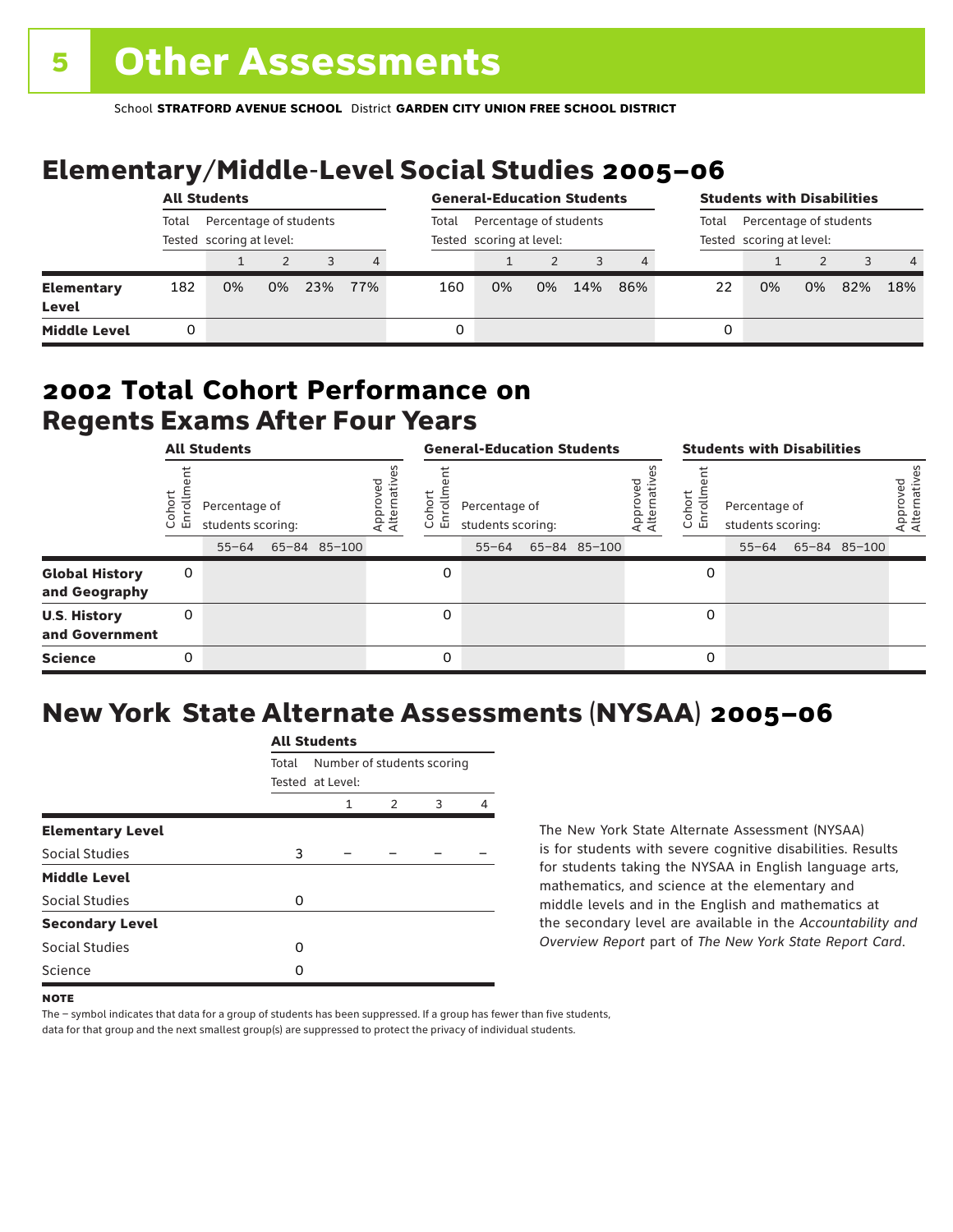# High School Completers

|                                    |             | <b>All Students</b>   |                            |                       | <b>General-Education Students</b> | <b>Students with Disabilities</b> |                            |  |
|------------------------------------|-------------|-----------------------|----------------------------|-----------------------|-----------------------------------|-----------------------------------|----------------------------|--|
|                                    |             | Number<br>of Students | Percentage<br>of Graduates | Number<br>of Students | Percentage<br>of Graduates        | Number<br>of Students             | Percentage<br>of Graduates |  |
| <b>Total Graduates</b>             | $2005 - 06$ | 0                     |                            | 0                     |                                   | 0                                 |                            |  |
|                                    | $2004 - 05$ |                       |                            |                       |                                   |                                   |                            |  |
|                                    | $2003 - 04$ | 0                     |                            | 0                     |                                   | 0                                 |                            |  |
| <b>Receiving a Regents Diploma</b> | $2005 - 06$ | 0                     |                            | 0                     |                                   | 0                                 |                            |  |
|                                    | $2004 - 05$ |                       |                            |                       |                                   | n                                 |                            |  |
|                                    | $2003 - 04$ | O                     |                            | O                     |                                   | Ω                                 |                            |  |
| <b>Receiving a Regents Diploma</b> | $2005 - 06$ | 0                     |                            | 0                     |                                   | $\Omega$                          |                            |  |
| with Advanced Designation          | $2004 - 05$ |                       |                            |                       |                                   |                                   |                            |  |
|                                    | $2003 - 04$ |                       |                            |                       |                                   | U                                 |                            |  |
| <b>Receiving an</b>                | $2005 - 06$ | 0                     |                            | 0                     |                                   | $\Omega$                          |                            |  |
| <b>Individualized Education</b>    | $2004 - 05$ |                       |                            |                       |                                   |                                   |                            |  |
| Program (IEP) Diploma              | $2003 - 04$ |                       |                            |                       |                                   |                                   |                            |  |

NOTE An NA indicates that the diploma was not available in that year.

### High School Noncompleters

|                              |             | <b>All Students</b>   |                           |                       | <b>General-Education Students</b> | <b>Students with Disabilities</b> |                           |  |
|------------------------------|-------------|-----------------------|---------------------------|-----------------------|-----------------------------------|-----------------------------------|---------------------------|--|
|                              |             | Number<br>of Students | Percentage<br>of Students | Number<br>of Students | Percentage<br>of Students         | Number<br>of Students             | Percentage<br>of Students |  |
| <b>Dropped Out</b>           | $2005 - 06$ | 0                     |                           | 0                     |                                   | $\Omega$                          |                           |  |
|                              | $2004 - 05$ |                       |                           |                       |                                   |                                   |                           |  |
|                              | $2003 - 04$ |                       |                           |                       |                                   |                                   |                           |  |
| <b>Entered Approved High</b> | $2005 - 06$ | 0                     |                           | 0                     |                                   | $\Omega$                          |                           |  |
| <b>School Equivalency</b>    | $2004 - 05$ |                       |                           | U                     |                                   | Ω                                 |                           |  |
| <b>Preparation Program</b>   | $2003 - 04$ | Ω                     |                           | 0                     |                                   | 0                                 |                           |  |
| <b>Total Noncompleters</b>   | $2005 - 06$ | 0                     |                           | 0                     |                                   | $\Omega$                          |                           |  |
|                              | $2004 - 05$ | Ω                     |                           | Ω                     |                                   | 0                                 |                           |  |
|                              | $2003 - 04$ |                       |                           |                       |                                   |                                   |                           |  |

### Post-secondary Plans of 2005–06 **Graduates**

|                                | <b>All Students</b>   |                           |                       | <b>General-Education Students</b> | <b>Students with Disabilities</b> |                           |  |
|--------------------------------|-----------------------|---------------------------|-----------------------|-----------------------------------|-----------------------------------|---------------------------|--|
|                                | Number<br>of Students | Percentage<br>of Students | Number<br>of Students | Percentage<br>of Students         | Number<br>of Students             | Percentage<br>of Students |  |
| To 4-year College              |                       |                           |                       |                                   |                                   |                           |  |
| To 2-year College              |                       |                           | 0                     |                                   | 0                                 |                           |  |
| <b>To Other Post-secondary</b> |                       |                           | ი                     |                                   | 0                                 |                           |  |
| <b>To the Military</b>         |                       |                           | ი                     |                                   | 0                                 |                           |  |
| <b>To Employment</b>           |                       |                           | 0                     |                                   | 0                                 |                           |  |
| <b>To Adult Services</b>       |                       |                           |                       |                                   | O                                 |                           |  |
| <b>To Other Known Plans</b>    |                       |                           | 0                     |                                   | 0                                 |                           |  |
| <b>Plan Unknown</b>            |                       |                           |                       |                                   | 0                                 |                           |  |